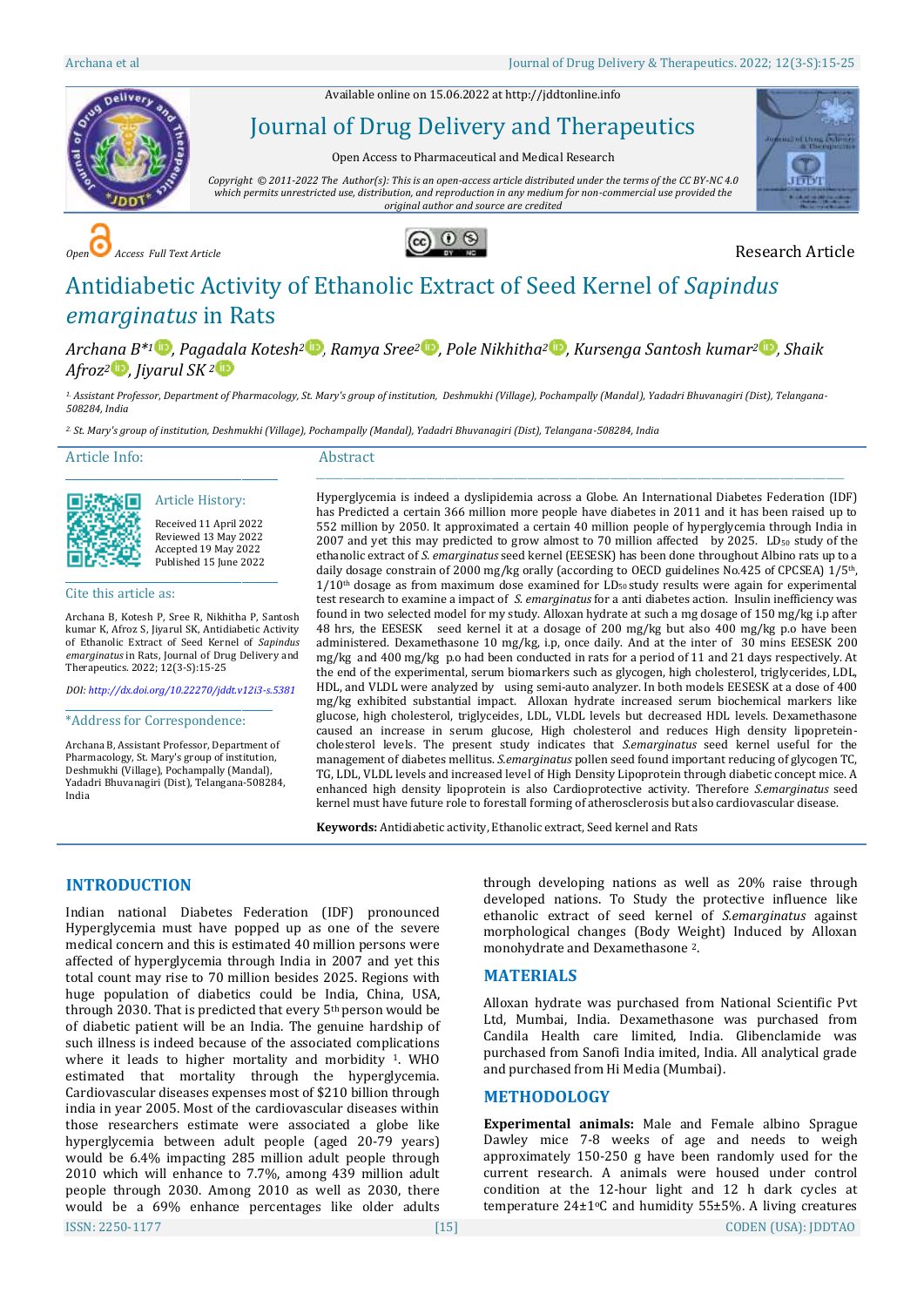have been randomly assigned in to it to experimental and control group as well as accommodated through eight prison cells (Six animals in each cage). All mice have been provided with water and food ad libitum even during research. A govern and animal experiments had been supply food but also potable water ad libitum. The whole living creatures have been fully adjusted as a minimum term like 1 week prior to the start of study. A study was conducted as per the Indian national science university regulations again for concern or use of living creatures <sup>3</sup>.

# **Toxicity Studies:**

Toxicants studies were conducted pertaining to science research. the guidelines of Organization for Economic Cooperation & Development (OECD no.425). Initially the dose was administered to lone female rodent and also the rodent as for 48 hrs, with nearer surveillance as much as initial 4 hrs. After 48 hrs (of the first administration) same dose was administered in 2 more female rats and they were observed for 48 hrs with close surveillance up to initial 4hrs (same in instance of all first rat). After 48 hrs (of second administration), same dose has been administered through 2 more white women rodents but also analysis has been performed same as other preceding rats <sup>4</sup>. A rodents have been noticed such as fourteen days for any toxic reaction.

#### **Plant Material**

**Soap nut seed kernel:** 500 gms soap nut seed kernel was used in this study, 21 gms of soap nut seed kernel extract were obtained. The soap nuts were collected from the local market of jagannadhapuram in Andhrapradesh (India).

Test drug: *Sapindus emarginatus* seed kernel (200 mg/kg+400 mg/kg/p.o)

Inducers: Dexamethasone10 mg/kg i.p, Alloxan hydrate150 mg/kg i.p

Animals: wistar albino rats weighing 120-250 gm.

#### **Biochemical Kits:**

# **Glucose kit (GOD/POD method)**

**Source:** Crest Biosystems, A Division of Coral Clinical Systems, Goa.

#### **Principle**

Glucose is oxidized to gluconic acid and hydrogen peroxide in the presence of glucose oxidase. Hydrogen peroxide further reacts with phenol and 4-aminoantipyrine by the catalytic action of peroxidase to form a red colored quinoneimine dye complex. Intensity of the color formed is directly proportional to the amount of glucose present in the sample <sup>5</sup>.

#### **Triglycerides kit (GPO/PAP method)**

**Source:** Crest Biosystems, A Division of Coral Clinical Systems, Goa.

## **Principle**

Lipoprotein lipase hydrolyses triglycerides to glycerol and free fatty acids. The glycerol formed with ATP in the presence of glycerol kinase forms glycerol 3 phosphates which are oxidized by the enzyme glycerol phosphate oxidase to form hydrogen peroxide. The hydrogen peroxide further reacts with phenolic compounds and 4 aminoantipyrine by the catalytic action of peroxidase to form quinoneimine dye complex. Intensity of the color formed is directly proportional to the amount of triglycerides present in the sample <sup>6</sup>.

#### **Cholesterol kit (CHOD/PAP method)**

**Source:** Crest Biosystems, A Division of Coral Clinical Systems, Goa.

#### **Principle**

Cholesterol esterase hydrolyses esterified cholesterol to free cholesterol. The free cholesterol is oxidized to form hydrogen peroxide which further reacts with phenol and aminoantipyrine by the catalytic action of peroxidase to form quinoneimine dye complex. Intensity of the color formed is directly proportional to the amount of Cholesterol present in the sample <sup>7</sup>.

#### **Extraction procedure**

#### **Drying and size reduction**

Soap nut seed kernel was subjected to drying in normal environmental condition under shade. The dried seed kernel was powdered by the help of a hand mill and was stored in air tight container. The powdered material was passed through sieve of 16 mesh size to obtain uniform particle size for extraction <sup>8</sup>.

#### **Extraction process**

Harvesting has been the common process for detachment of active components with the use of ethanol solvents. A solidified dry powder plants is usually use it for harvesting. Harvesting alone might remain executed through reproduced maceration of agitation percolation or through ongoing harvesting through soxhlet extraction.

The soap nut seed kernels were powdered by the help of a hand mill. The powder was sieved by No.16 mesh. 500 g of powder was defatted with petroleum ether at 50-60°C for 24 hr. After 24 hr the dry defatted powder was poured into the soxhlet apparatus. Sufficient solvent (90% ethanol) was added into the flask and the soxhlet apparatus was placed on the mantle along with 3-4 ceramic chips. The flask was fitted with a water-cooled condenser. The mantle was switched on and the temperature was set at 45°C.The extraction was continued for 36 h, 1-2 cycles per hour. After 36 h the mantle was switched off and water flow was stopped. After cooling the plant material was removed by filtration through a cotton plug. The solvent of the extract was evaporated by using normal distillation. The concentrated mass was taken in a porcelain disc and evaporated in a water bath at 55°C. Then it was left at room temperature to get a dried mass of the extract. The extract mass was weighed in a digital balance. The extract was labeled and kept in freeze for further use <sup>9</sup>.



**Figure 1:** *Sapindus emarginatus* **seed kernel**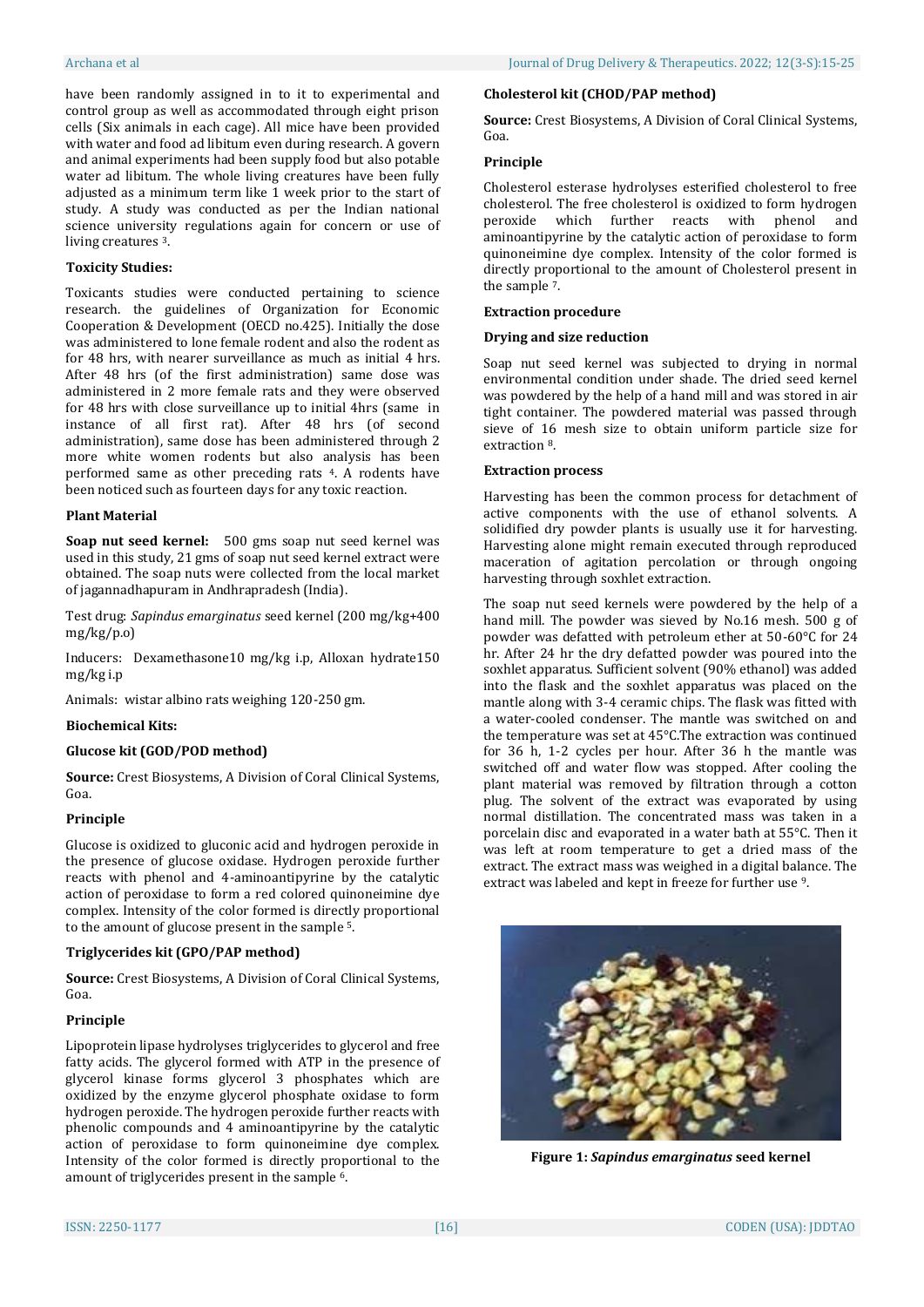

**Figure 2: Soxhlet extraction of** *sapindus emarginatus* **seed kernel**

#### **Preliminary Phytochemical investigation**

The methanolic extract obtained from the above extraction processes was analyzed for different phytoconstituents present in this by the method of qualitative phytochemical analysis <sup>10</sup>.

#### **Tests for Alkaloids**

#### **Mayer's Test**

This is other method for identifying alkaloids. To organize a titrant, 1.36gm of mercuric chloride has been disintegrated through deionised water. In that other portion disintegrate 5gm of potassium iodide through 60 ml of deionised water. However both its portions have been combined and also the quantity has been modified to 200ml. With alkaloids this has shown white to buff crystalline <sup>11</sup>.

#### **Dragendroff's Test**

With alkaloids all these titrant provides orange-brown colored precipitate. To organize the above titrant, 14gm like sodium iodide has been steamed as for 5.2gm like bismuth carbonate through 50ml glacial acetic acid only for a few mins. Then that was allowed to exist for up to overnight and indeed the crystalline like sodium acetate has been filtrated beyond. To 40 ml of filtration 160 ml of acetate and 1 ml of water will be added. A stock solution has been saved through amber-colored bottle. Throughout research; to 10 ml of stock solution 20 ml of acetic acid was added as well as the final volume has been made up to 100 ml with water <sup>12</sup>.

**Hager's Test:** All these titrant has shown characteristic crystallization precipitate with several precipitates. Inside this instance a saturated aqueous picric acid would be used for recognition of alkaloids <sup>13</sup>.

#### **Tests for Carbohydrates**

**Benedict's Test:** Inside this approach to assess for monosaccharide, 5 ml of Benedict's reagent and 3 ml of test solution while steamed on even a steam bath as well as brick red crystalline has seemed there at lower half of a test tube affirms a existence of such substances <sup>14</sup>.

**Fehling's Test:** Inside this method 2 ml of Fehling 'A', 2 ml like Fehling 'B' and 2 ml of extricate seem to be heated. The presence of reducing fructose has been affirmed. Whether the yellow or brick red crystalline does seem just at lower half of a test tube affirms that whole existence of a monosaccharide <sup>15</sup>.

**Molisch's Test:** When the aqueous or alcoholic solution of the extract and 10% alcoholic solution of α-napthol had been shaken but also concentrated Sulphuric acid has been added all along side of the test tube, a violet ring now at junction of the two fluids affirms existence like dietary carbohydrate <sup>16</sup>.

#### **Test for Anthraquinone Glycosides**

**Borntrager's test:** The 0.1gm of a powder form substance has been heated as for 5 ml of 10% sulphuric acid for two minute. This was filtrated while warm, Then allowed to cool and also the filtration has been shaken with average volume like benzene. The benzene sheet has been permitted to totally separate fully as from lower layer, Which has been pipette out again and transmitted over to a clean test tube. Whereupon half to separate. The lower ammonia layer will show red pink color <sup>17</sup>.

#### **Tests for Gums And Mucilages**

**Molisch's Test:** Among its quantity of aqueous solution of a extricate but also 10% alcoholic solution of  $\alpha$ -napthol seem to be shaken and concentrated Sulphuric acid was added all along side of the test tube, a violet ring at the junction of the two fluids affirms existence of carbohydrates, gums as well as mucilage <sup>18</sup>.

# **Tests for Proteins and Amino Acids**

**Biuret Test:** When 2ml ofa extricate, 2 ml of 10% NaOH solution and 2-3 drops of 1% CuSO<sup>4</sup> solution had been combined, the looks of violet or purple color affirms a existence of proteins <sup>19</sup>.

#### **Ninhydrin Test**

When 0.5 ml of ninhydrin solution is added to 2 ml of the extract and boiled for 2 minute and then cooled. The appearance of blue color confirms the presence of proteins <sup>20</sup>.

#### **Tests for Tannins and Phenolic Compounds**

**Lead Acetate:** Tannins get precipitate with lead acetate.

**Ferric Chloride:** Generally phenols were precipitated with 5% w/v solution of ferric chloride in 90% alcohol and thus phenols are detected <sup>21</sup>.

#### **Tests for Triterpenoids**

**Tin and Thionyl Chloride**: For detection of triterpenoids the extract was dissolved in chloroform. A piece of metallic tin and 1 drop of thionyl chloride was added to it. Pink color confirms the result <sup>22</sup>.

#### **Tests for Saponins**

**Foam Test:** About 1 ml of alcoholic and aqueous extract has been diluted individually with deionised water to create the quantity up to 10 ml, and shaken inside a graduated cylinder for 15 minutes but also retained aside. 1 cm layer of foam after hanging for 30 minutes suggests the existence of saponins <sup>22</sup>.

#### **Tests for Flavonoids**

**Test with NaOH:** Again for identification of flavonoids, the extricate has been first dispersed to liquid. This has been filtrated and also the filtrate has been allowed to treat with sodium hydroxide. A yellow color affirms the existence of flavonoids <sup>23</sup>.

**Shinoda test:** The limited amount of sample has been taken inside a test tube as wll as dispersed through methanol (1 ml). A pinch of magnesium powder has been added followed besides concentrated. Hydrochloride. Appearances of pink color identify the existence of flavonoids, bioflavonoid <sup>20</sup>**.**

# **Experimental Design**

#### **Alloxan Induced Diabetes on Rats**

Group I : Received Normal saline for 21 days.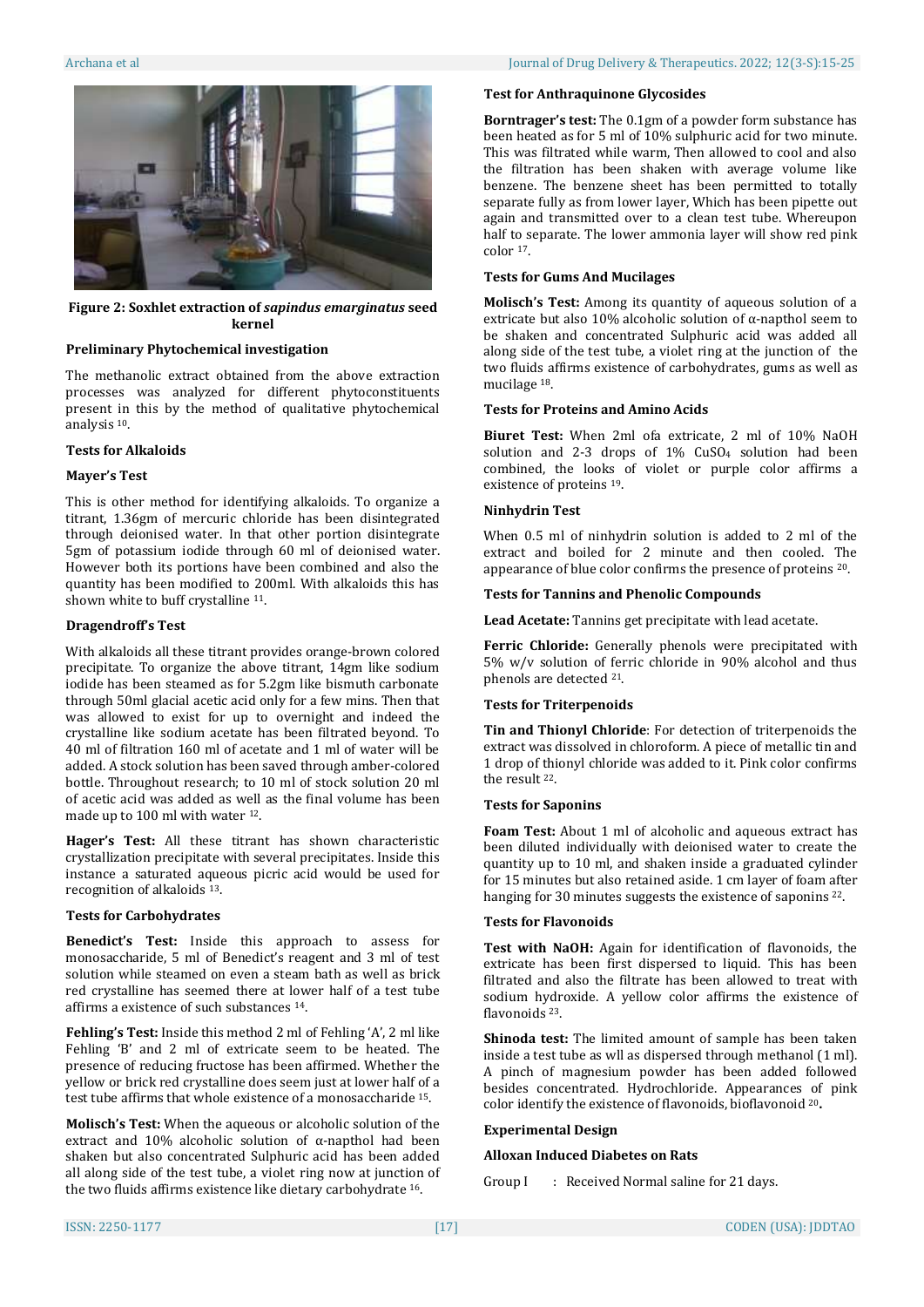Group II : Animals received Alloxan hydrate at a dose 150 mg/kg, i.p on 1st day of the experiment.

Group III : Animals received Alloxan hydrate at a dose of 150 mg/kg, i.p and after 48 hrs, the Glibenclamide at a dose of 5 mg/kg, p.o were administered once daily for 21 days.

Group IV : Animals received Alloxan hydrate at a dose of 150 mg/kg, i.p After 48 hrs, the EESKSE at a dose of 200 mg/kg, p.o were administered once daily for 21 days.

Group V : Animals received at a dose of 150 mg/kg, i.p and after 48 hrs, the EESKSE at a dose of 400 mg/kg, p.o were administered once daily for 21 days.

Albino rats weighing 150 to 250 gms either sex were selected and kept in laboratory under 12 hrs dark and light bands. All animals fasted for 24 hrs before start of experiment. Group I served as normal control and received saline solution for 21 days. Group II is toxicant control and received Alloxan hydrate at a dose of 150 mg/kg, i.p on 1st day of experiment. Group III, IV, V were received Alloxan at a dose of 150 mg/kg on 1st day of experiment and after 48 hrs, Glibenclamide (5 mg/kg, p.o), EESKSE (200 mg/kg, p.o), EESKSE (400 mg/kg, p.o), administered respectively for 21 days on 22nd day , the blood was collected from retro orbital plexus and analyzed various parameters <sup>24</sup>.

# **Dexamethasone Induced Diabetes on Rats**

Group I : Received Normal saline for 11 days.

Group II : Animal received Dexamethasone at a dose 10 mg/kg, i.p were administered once daily for 11 days.

Group III : Animal received Dexamethasone at a dose of 10 mg/kg, i.p and after 30 mins, the Glibenclamide at a dose of 5 mg/kg p.o were Administered once daily for 11 days.

Group IV : Animal received Dexamethasone at a dose of 10 mg/kg, i.p and after 30 mins, the EESE seed kernel at a dose of 200 mg/kg p.o were administered once daily for 11 days.

Group V : Animal received Dexamethasone at a dose of 10 mg/kg, i.p and after 30 mins , the EESE seed kernel at a dose of 400 mg/kg p.o were administered once daily for 11 days.

Albino rats weighing 150 to 250 gm either sex were selected and kept in laboratory under 12 hrs dark and light cycle. All animals fasted for 24 hrs before start of experiment. Group I served as normal control and received saline solution for 11 days. Group II is toxicant control and received Dexamethasone at a dose of 10 mg/kg, i.p on daily for 11 days. Group III, IV, V were received Dexamethasone at a dose of 10 mg/kg i.p and after 30 mins, Glibenclamide (5 mg/kg, p.o), EESKSE (200 mg/kg, p.o), EESKSE (400 mg/kg, p.o), administered respectively for 11 days on 12th day, the blood was collected from retro orbital plexus and analysed various parameters <sup>23</sup>.

# **Blood Sample Collection Method**

While handling the head with the left hand. With the help of the index finger the eye was pressed just behind the angle of the jaw resulting in the engorgement of the retro orbital plexus. Then tip of the capillary was inserted at the medical canthus into the retro-orbital plexus. Capillary tube: 1mm (bore size)**.** The animal was restrained (unanaesthetised) in such a way that loose skin of the neck was tightened with gentle rotation by the other hand as the vessels are ruptured, blood wells up in the peri-orbital space. The tip of the capillary was then slightly withdrawn, so that the blood flows into the capillary, which was collected in microcentrifuge (1 ml) tube containing small quantity of potassium oxalate and sodium flouride as anticoagulant <sup>23</sup>.

Blood was collected through retiro orbital pleiuxus blood sample was collected in blood collecting tubes for biochemical parameters analysis <sup>24</sup>.

**Statistical Analysis:** Statistical analysis was calculated by Tpaired test. Mean and SEM VALUES are calculated <sup>25</sup>.

# **RESULTS AND DISCUSSION**

**Preliminary phytochemical screening** the seed kernel extract of *S.emarginatus*.

| Table 1: PRELIMINARY PHYTOCHEMICAL SCREENING |  |  |
|----------------------------------------------|--|--|
|----------------------------------------------|--|--|

| <b>CHEMICAL TEST</b> | <b>INFERENCE</b> |
|----------------------|------------------|
| Saponins             | Present          |
| Flavonoids           | Present          |
| Triterpinoids        | Present          |
| Tannins              | Present          |
| Proteins             | Present          |
| Alkaloids            | Present          |
| Carbohydrates        | Present          |
| Glycosides           | Present          |

**Toxicity study:** In the present study the ethanolic extract of *S.emarginatus* seed kernel was subjected to toxicity studies. For the LD<sub>50</sub> dose determination, ethanolic extract was administered with limit test dose of 2g/kg body weight and extract did not produce any mortality, thus  $1/5$ <sup>th</sup> (400 mg/kg), 1/10th (200 mg/kg) of were selected for the presented study.

## **Effect of EESESK on Alloxan hydrate induced diabetes in rats**

## **Biochemical parameters in normal control rats**

In normal control rats biochemical parameters are recorded, those are Glucose levels are found to be from range of 68.01±1.23 to 70.23±1.39 mg/dL, and TC, TG, LDL, VLDL and HDL are found to be 66.62±1.78 mg/dL, 65.52±0.91mg/dL, 33.76±1.46 mg/dL, 13.53±0.50 mg/dL and 85.10±1.78 mg/dL respectively.

#### **Effect of Alloxan hydrate (150 mg/kg) on biochemical parameters in rats**

When compared to normal control group of animals, the biochemical parameters of toxicant group such as Glucose levels are found to from range of 277.23±1.54 to 308.87±1.39 mg/dL, and TC, TG, LDL and VLDL are found to be 197.60±1.58 mg/d, 400.19±0.83 mg/dL, 87.11±1.92 mg/dL, and 78±0.90 mg/dL respectively. These are significantly increased to several folds. Whereas HDL is 30.72±0.51 mg/dL are significantly decreased. This is an indication of toxicity produced by Alloxan [Table 2].

# **Effect of Glibenclamide (5 mg/kg) on biochemical parameters of Alloxan hydrate induced diabetes in rats**

When compared to toxicant control, Glibenclamide treated animals have shown a significant reduction in biochemical parameters such as Glucose levels are reduced (306.24± 0.94 mg/dL, 297.59±1.71 mg/dL, 245.65±1.93 mg/dL, 139.62±1.54 mg/dL) on 0th, 11th, 14th and 21st days of the experiment. And also TC (110.29±1.65 mg/dL), TG (106.21±1.06 mg/dL), LDL (29.848±1.77 mg/dL), VLDL (20.34±0.49 mg/dL) are significantly reduced. Whereas HDL levels (57.42±1.18 mg/dL) are significantly increased when compared with toxicant group.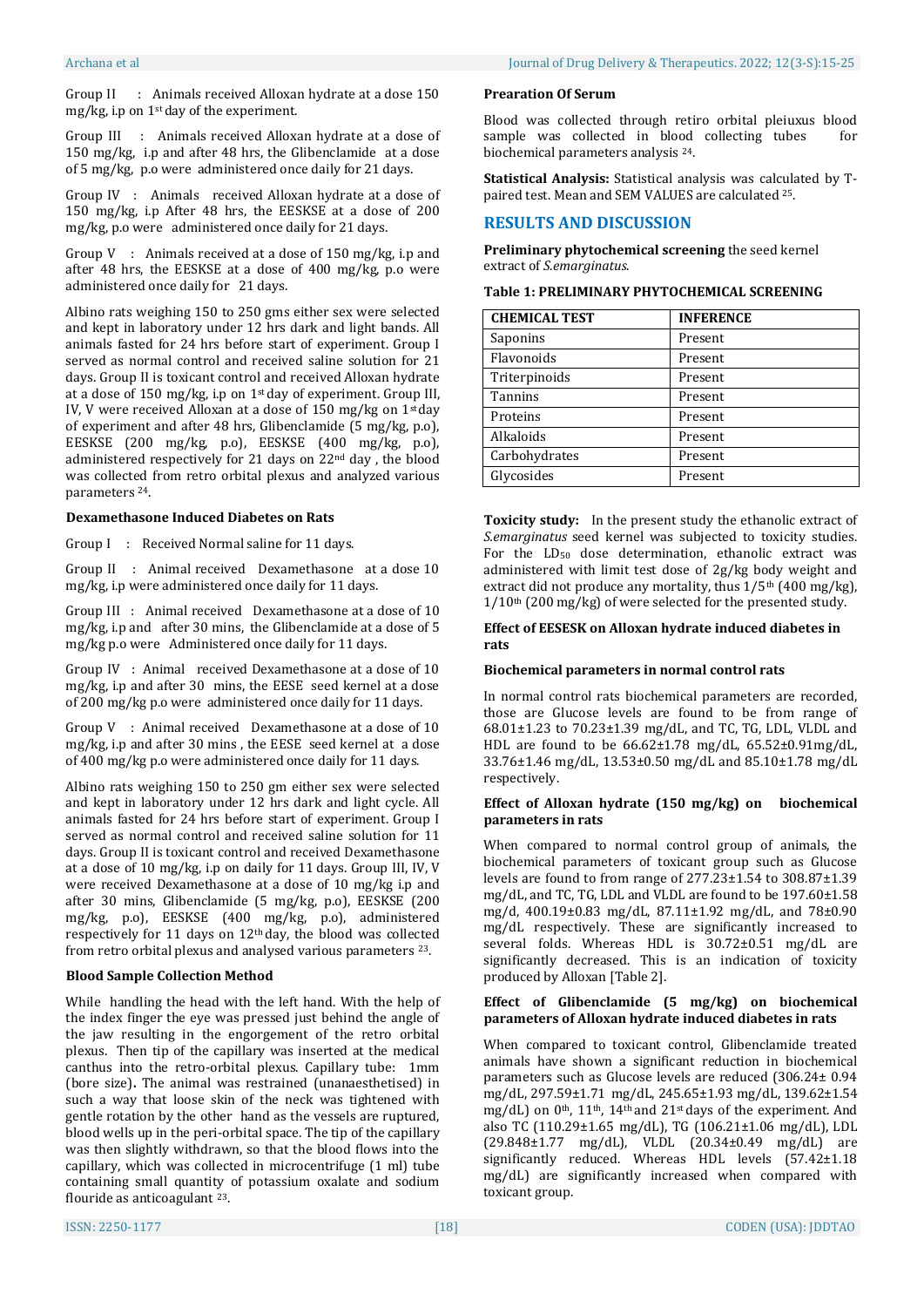# **Effect of EESKSE (200 mg/kg) on biochemical parameters of Alloxan hydrate induced diabetes in rats**

When compared to toxicant control, EESKSE 200 mg/kg treated animals have shown a significant reduction in biochemical parameters such as Glucose levels are reduced and these are ound to be 266.02±1.72 mg/dL, 213.43±1.46 mg/dL, 185.78±1.93 mg/dL and 156.02±0.84 mg/dL on 0th, 11th, 14th and 21st days of the experiment. TC (103.57±0.94mg/dL), TG (137.44±0.84 mg/dL), LDL (36.07±0.85 mg/dL), and VLDL (27.55±0.63 mg/dL) are significantly reduced. Whereas HDL levels (47.94±1.05 mg/dL) are significantly increased when compared with toxicant group [Table 3].

## **Effect of EESKSE (400 mg/kg) on biochemical parameters of Alloxan hydrate induced diabetes in rats**

When compared to toxicant control, EESKSE (400 mg/kg) treated animals have shown a significant reduction in biochemical parameters such as Glucose levels are reduced (303.36±1.32 mg/dL, 243.05±0.84 mg/dL, 177.44±1.06 mg/dL, 128.12±0.90 mg/dL) on 0<sup>th</sup>, 11<sup>th</sup>, 14<sup>th</sup> and 21<sup>st</sup> days of the experiment.TC (78.93±1.57 mg/dL), TG (96.98±0.71 mg/dL), LDL (25.51±0.89 mg/dL), VLDL (17.95±0.64 mg/dL) are significantly reduced. Whereas HDL levels (78.10±0.94 mg/dL) are significantly increased when compared with toxicant group [Table 4, 5, 6 & 7].

# **Body Weight**

Shows the body weight of the normal and treated groups minor difference from the diabetic control on 21st day. The treated groups animal body weight maintained throughout the experiment compare to diabetic control.

| Table 2: EFFECT OF EESESK ON BIOCHEMICAL PARAMETERS IN ALLOXAN INDUCED DIABETES RATS |  |
|--------------------------------------------------------------------------------------|--|
|--------------------------------------------------------------------------------------|--|

|                  | BLOOD GLUCOSE LEVELS (mg/dL) (0th DAY) |                                    |                                         |                  |                  |  |  |
|------------------|----------------------------------------|------------------------------------|-----------------------------------------|------------------|------------------|--|--|
| <b>Animals</b>   | Normal control                         | <b>Diabetic</b>                    | Glibenclamide 5                         | EESKSE 200 mg/kg | EESKSE 400 mg/kg |  |  |
|                  |                                        | control                            | mg/kg                                   |                  |                  |  |  |
| $\overline{R1}$  | 64.00                                  | 308                                | 306.40                                  | 265.90           | 300.06           |  |  |
| R <sub>2</sub>   | 74.00                                  | 306.56                             | 302.40                                  | 260.90           | 301.00           |  |  |
| R <sub>3</sub>   | 65.00                                  | 308.99                             | 305.40                                  | 269.10           | 302.00           |  |  |
| <b>R4</b>        | 70.00                                  | 304.67                             | 307.41                                  | 260.90           | 305.05           |  |  |
| $\overline{R5}$  | 70.55                                  | 314.56                             | 306.43                                  | 270.00           | 303.00           |  |  |
| R6               | 73.44                                  | 310.46                             | 309.40                                  | 269.33           | 309.00           |  |  |
| Mean ± SEM       | 69.49±1.70**                           | 308.87±1.39##                      | 306.24± 0.94 ns                         | 266.02±1.72**    | 303.36±1.32 ns   |  |  |
|                  |                                        |                                    | BLOOD GLUCOSE LEVELS (mg/dL) (7thDAY)   |                  |                  |  |  |
| R <sub>1</sub>   | 72.00                                  | 299.9                              | 301.00                                  | 211.20           | 250.10           |  |  |
| $\overline{R}$ 2 | 66.00                                  | 294.14                             | 296.02                                  | 215.99           | 245.00           |  |  |
| R <sub>3</sub>   | 65.00                                  | 300.01                             | 299.05                                  | 210.20           | 240.00           |  |  |
| <b>R4</b>        | 70.00                                  | 295.91                             | 290.00                                  | 210.43           | 241.00           |  |  |
| R <sub>5</sub>   | 71,51                                  | 299.14                             | 301.34                                  | 213.56           | 243.15           |  |  |
| <b>R6</b>        | 69.56                                  | 290.20                             | 298.15                                  | 219.20           | 245.00           |  |  |
| Mean ±SEM        | 68.01±1.23**                           | 296.45±1.60##                      | 297.59±1.71 ns                          | 213.43±1.46 ns   | 243.05±0.84 ns   |  |  |
|                  |                                        |                                    | BLOOD GLUCOSE LEVELS (mg/dL) (14th DAY) |                  |                  |  |  |
| R <sub>1</sub>   | 76.00                                  | 284.90                             | 250                                     | 180.13           | 180.00           |  |  |
| $\overline{R}$ 2 | 66.45                                  | 281.04                             | 240.43                                  | 190.11           | 176.16           |  |  |
| R <sub>3</sub>   | 70.00                                  | 289.91                             | 245.90                                  | 185.23           | 174.00           |  |  |
| R <sub>4</sub>   | 68.34                                  | 283.00                             | 241.34                                  | 189.01           | 181.00           |  |  |
| <b>R5</b>        | 71.63                                  | 285.46                             | 240.00                                  | 190.13           | 177.00           |  |  |
| R6               | 68.00                                  | 280.08                             | 250.23                                  | 180.09           | 176.49           |  |  |
| <b>Mean± SEM</b> | 70.23±1.39**                           | 283.91±1.43##                      | 245.65±1.93**                           | 185.78±1.93**    | 177.44±1.06**    |  |  |
|                  |                                        |                                    | BLOOD GLUCOSE LEVELS (mg/dL) (21st DAY) |                  |                  |  |  |
| R <sub>1</sub>   | 74.06                                  | 278.08                             | 138.00                                  | 156.50           | 130.23           |  |  |
| R <sub>2</sub>   | 64.73                                  | 276.34                             | 145.00                                  | 152.23           | 128.05           |  |  |
| R <sub>3</sub>   | 70.06                                  | 279.64                             | 136.86                                  | 155.01           | 126.05           |  |  |
| <b>R4</b>        | 67.83                                  | 270.00                             | 142.86                                  | 158.6            | 131.15           |  |  |
| $\overline{R5}$  | 70.07                                  | 280.00                             | 135.00                                  | 157.65           | 125.32           |  |  |
| R6               | 69.26                                  | 279.35                             | 140.00                                  | 155.68           | 128.00           |  |  |
| <b>Mean± SEM</b> | 69.33±1.25**                           | 277.23±1.54##<br>$\alpha$ $\alpha$ | 139.62±1.54**<br>0.0444                 | 156.02±0.84**    | 128.12±0.90**    |  |  |

All values are shown as mean ± SEM and n=6. Significant at *p*<0.05\*, *p*<0.01\*\*, *p*<0.001\*\*\*, ns = no significant

EESKSE = Ethanolic extract of seed kernel of *Sapindus emarginatus.*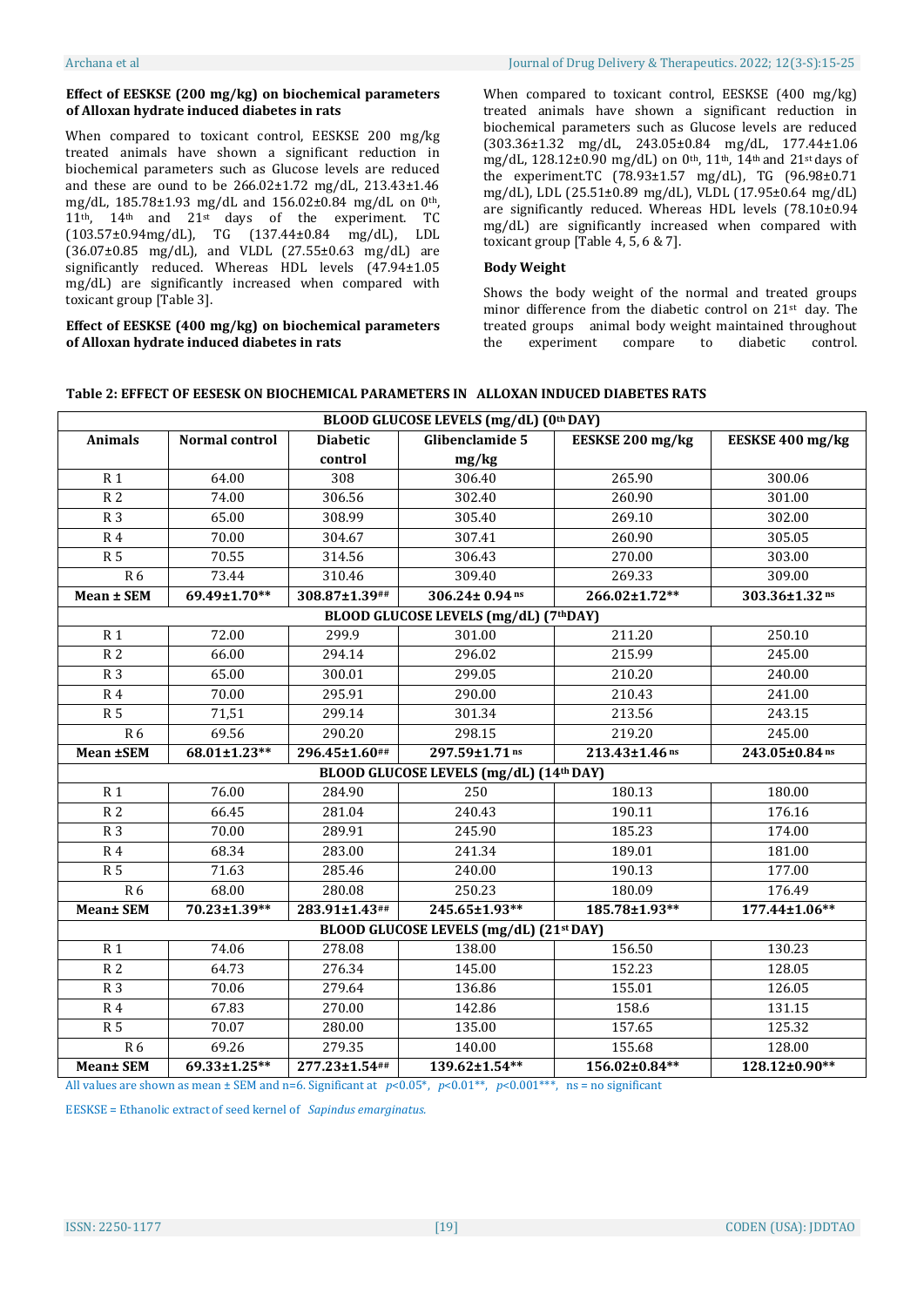# **Table 3: Anti Diabetic activity of EESKSE on Alloxan induced diabetic rats**

| <b>BLOOD GLUCOSE LEVELS</b> |                    |                      |                       |                      |                      |  |  |
|-----------------------------|--------------------|----------------------|-----------------------|----------------------|----------------------|--|--|
| <b>DAYS</b>                 | Normal control     | Diabetic control     | Glibenclamide 5 mg/kg | EESKSE 200 mg/kg     | EESKSE 400 mg/kg     |  |  |
| 0 <sup>th</sup>             | $69.49 \pm 1.70**$ | $308.87 \pm 1.39$ ## | $306.24 \pm 0.94$ ns  | $266.02+1.72**$      | $303.36 \pm 1.32$ ns |  |  |
| 7th                         | $68.01 \pm 1.23**$ | $296.45 \pm 1.60$ ## | $297.59 + 1.71$ ns    | $213.43 \pm 1.46$ ns | $243.05 \pm 0.84$ ns |  |  |
| 14 <sup>th</sup>            | $70.23 + 1.39**$   | $283.91 \pm 1.43$ ## | $245.65 \pm 1.93**$   | 185.78±1.93**        | $177.44 \pm 1.06**$  |  |  |
| 21st                        | $69.33 + 1.25**$   | $277.23 \pm 1.54$ ## | $139.62 \pm 1.54**$   | $156.02 \pm 0.84**$  | $128.12\pm0.90**$    |  |  |

All values are shown as mean ± SEM and n=6.

# indicates  $p < 0.05$ , ## indicates  $p < 0.01$ , ### indicates  $p < 0.001$ , ns = no significant

\* indicates  $p$ <0.05, \*\* indicates  $p$ <0.01, \*\*\* indicates  $p$ <0.001, ns = no significant

EESKSE= Ethanolic extract of seed kernel of *Sapindus emarginatus*

# **Table 4: EFFECT OF EESESK ON BIOCHEMICAL PARAMETERS IN ALLOXAN INDUCED DIABETES RATS**

| Groups            | <b>Animals</b>   | TC (mg/dL)    | TG (mg/dL)    | $LDL$ (mg/dL) | VLDL (mg/dL) | $HDL$ (mg/dL) |
|-------------------|------------------|---------------|---------------|---------------|--------------|---------------|
|                   | R <sub>1</sub>   | 61.35         | 68.22         | 38.29         | 14.16        | 85            |
|                   | R <sub>2</sub>   | 67.99         | 62.05         | 30.97         | 12.41        | 86.55         |
|                   | R <sub>3</sub>   | 65.35         | 65.78         | 33.8          | 15.16        | 80.99         |
| Normal control    | <b>R4</b>        | 72.33         | 63.88         | 29.46         | 12.77        | 89.02         |
|                   | $\overline{R5}$  | 60.35         | 67.21         | 37.72         | 14.04        | 79.03         |
|                   | R6               | 70.35         | 65.99         | 32.34         | 12.19        | 90.05         |
|                   | Mean ± SEM       | 66.62±1.78**  | 65.52±0.91**  | 33.76±1.46**  | 13.53±0.50** | 85.10±1.78**  |
|                   | R <sub>1</sub>   | 200.00        | 400.00        | 86.01         | 80           | 30.99         |
|                   | R <sub>2</sub>   | 195.10        | 399.00        | 92.26         | 77.8         | 31.04         |
|                   | R <sub>3</sub>   | 193.48        | 401.00        | 86.61         | 75.08        | 32.43         |
| Diabetic control  | <b>R4</b>        | 200.23        | 398.00        | 89.03         | 80.08        | 28.65         |
|                   | R <sub>5</sub>   | 194.01        | 404.00        | 90.37         | 76           | 30.06         |
|                   | R6               | 202.79        | 399.00        | 78.83         | 80.02        | 31.18         |
|                   | Mean ± SEM       | 197.60±1.5 ## | 400.19±0.83## | 87.11±1.92##  | 78.43±0.90## | 30.72±0.51##  |
|                   | R <sub>1</sub>   | 110.60        | 107.75        | 33.33         | 21.55        | 61.72         |
|                   | R <sub>2</sub>   | 109.60        | 105.99        | 28.61         | 19.99        | 55.00         |
|                   | R <sub>3</sub>   | 106.70        | 102.07        | 36.06         | 20.41        | 60.23         |
| Glibenclamide     | R <sub>4</sub>   | 105.60        | 105.57        | 27.64         | 19.51        | 55.45         |
| 5 mg/kg           | $\overline{R5}$  | 106.60        | 109.93        | 29.68         | 21.09        | 55.02         |
|                   | $\overline{R6}$  | 112.60        | 105.98        | 23.77         | 18.07        | 57.13         |
|                   | Mean ± SEM       | 110.29±1.65** | 10621±1.06**  | 29.84±1.77**  | 20.34±0.49** | 57.42±1.18**  |
|                   | R 1              | 104.40        | 140.19        | 35.74         | 28.43        | 45.23         |
|                   | $\overline{R}$ 2 | 100.30        | 135.99        | 32.72         | 26.03        | 49.55         |
|                   | R <sub>3</sub>   | 102.50        | 135.01        | 36.51         | 30           | 50.23         |
| <b>EESKSE 200</b> | R <sub>4</sub>   | 102.00        | 136.04        | 38.79         | 27.20        | 46.01         |
| mg/kg             | R <sub>5</sub>   | 107.00        | 139.23        | 35.00         | 27.84        | 50.99         |
|                   | R6               | 104.00        | 138.23        | 37.51         | 25.84        | 45.65         |
|                   | Mean ± SEM       | 103.57±0.94** | 137.44±0.84** | 36.07±0.85**  | 27.55±0.63** | 47.94±1.05**  |
|                   | R <sub>1</sub>   | 75.43         | 95.02         | 22.57         | 19           | 79.00         |
|                   | $\overline{R}$ 2 | 81.40         | 95.99         | 27.00         | 16.58        | 80.00         |
|                   | R <sub>3</sub>   | 70.42         | 99.43         | 24.16         | 19.88        | 75.00         |
| EESKSE 400        | R <sub>4</sub>   | 84.43         | 97.00         | 21.00         | 16           | 80.00         |
| mg/kg             | R <sub>5</sub>   | 79.94         | 95.76         | 24.21         | 19.15        | 75.00         |
|                   | R 6              | 73.99         | 90.68         | 28.00         | 17.13        | 79.00         |
|                   | Mean ± SEM       | 78.93±1.57**  | 96.98±0.71**  | 25.51±0.89**  | 17.95±0.64** | 78.10±0.94**  |

n=6. Significant at  $p<0.05^*$ ,  $p<0.01^{**}$ ,  $p<0.001^{***}$ , ns = no significant

EESKSE = Ethanolic extract of seed kernel of *Sapindus emarginatus.*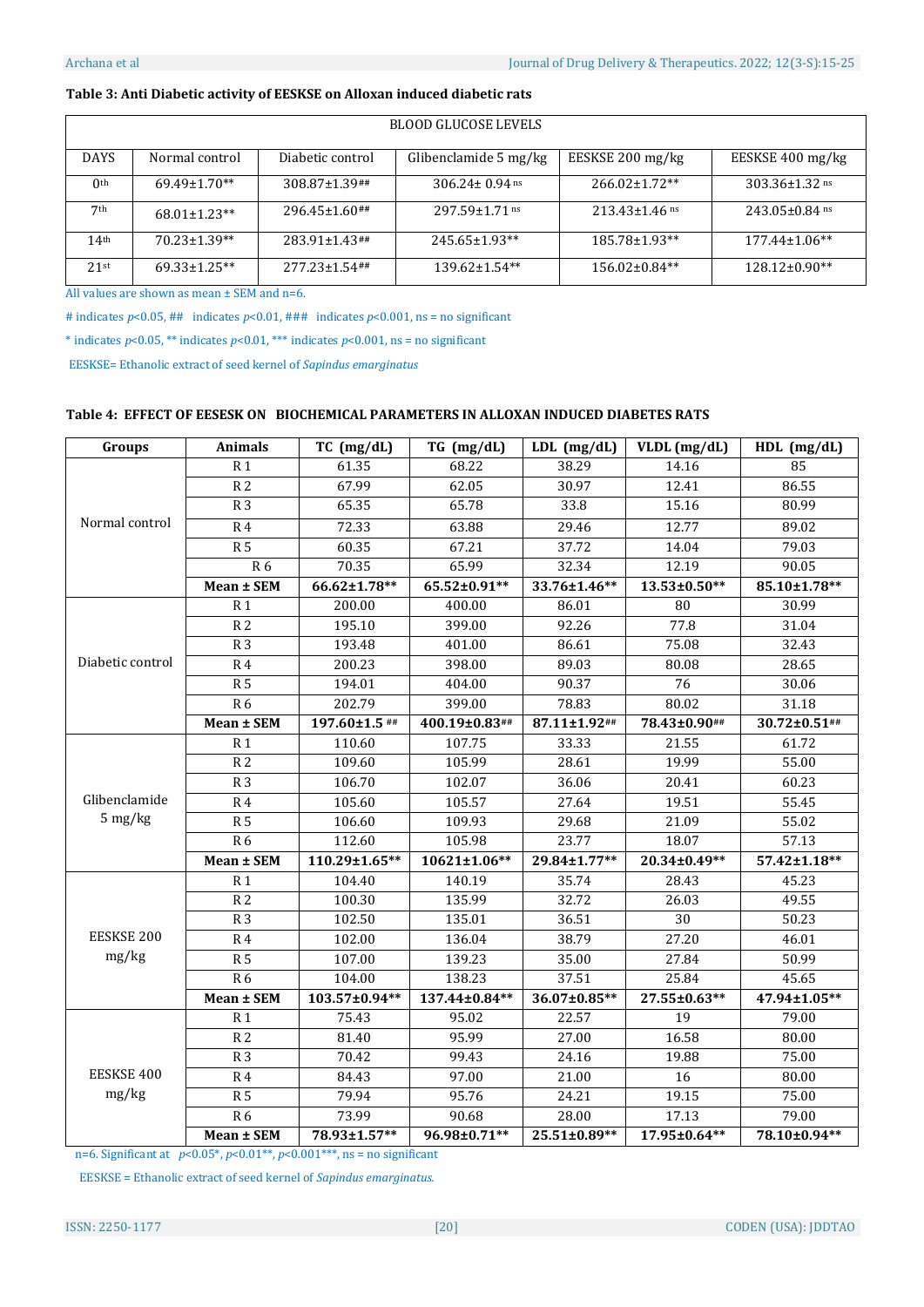# **Table 5: Anti Diabetic activity of EESKSE on Alloxan induced diabetic rats**

|      | LIPID LEVELS                                     |                     |                     |                     |                    |                     |  |
|------|--------------------------------------------------|---------------------|---------------------|---------------------|--------------------|---------------------|--|
| S.NO | <b>TREATMENT GROUPS</b>                          | $TC$ (mg/dL)        | $TG \ (mg/dL)$      | $LDL$ (mg/dL)       | VLDL<br>(mg/dL)    | $HDL$ (mg/dL)       |  |
| 1    | Normal control                                   | $66.62 \pm 1.78**$  | $65.52 \pm 0.91**$  | $33.76 \pm 1.46**$  | $13.53 \pm 0.50**$ | 85.10±1.78**        |  |
| 2    | Diabetic control                                 | 197.60±1.58<br>##   | $400.19\pm0.83$ ##  | $87.11 \pm 1.92$ ## | 78.43±0.90 ##      | $30.72 \pm 0.51$ ## |  |
| 3    | Glibenclamide<br>$5 \frac{\text{mg}}{\text{kg}}$ | $110.29 \pm 1.65**$ | $10621 \pm 1.06$ ** | $29.84 \pm 1.77$ ** | $20.34\pm0.49**$   | $57.42 \pm 1.18**$  |  |
| 4    | <b>EESKSE</b><br>$200 \,\mathrm{mg/kg}$          | $103.57 \pm 0.94**$ | $137.44 \pm 0.84**$ | $36.07 \pm 0.85**$  | $27.55 \pm 0.63**$ | $47.94 \pm 1.05**$  |  |
| 5    | <b>EESKSE</b><br>$400 \,\mathrm{mg/kg}$          | 78.93±1.57**        | $96.98 \pm 0.71**$  | $25.51 \pm 0.89**$  | $17.95 \pm 0.64**$ | 78.10±0.94**        |  |

All values are shown as mean ± SEM and n=6.

# Indicates *p*<0.05, ## indicates *p*<0.01, ### indicates *p*<0.001, ns = no significant

\* Indicates  $p < 0.05$ , \*\* indicates  $p < 0.01$ , \*\*\* indicates  $p < 0.001$ , ns = no significant

EESKSE: Ethanolic extract of seed kernel of *Sapindus emarginatus*, TC: Total cholesterol, TG: Triglycerides, LDL: Low density lipoproteins, VLDL: Very low density lipoproteins, HDL: High density lipoproteins.

# **Table 6: EFFECT OF EESESK ON PHYSICAL PARAMETERS ALLOXAN INDUCED DIABETES RATS**

| BODY WEIGHT (gm) (0th DAY) |                |                             |                          |                  |                  |  |
|----------------------------|----------------|-----------------------------|--------------------------|------------------|------------------|--|
| Animals                    | Normal control | Diabetic control            | Glibenclamide 5<br>mg/kg | EESKSE 200 mg/kg | EESKSE 400 mg/kg |  |
| <b>R1</b>                  | 170            | 225                         | 175                      | 175              | 180              |  |
| R <sub>2</sub>             | 180            | 225                         | 175                      | 180              | 175              |  |
| R <sub>3</sub>             | 170            | 225                         | 175                      | 175              | 175              |  |
| R <sub>4</sub>             | 175            | 220                         | 170                      | 180              | 180              |  |
| R <sub>5</sub>             | 180            | 220                         | 170                      | 180              | 180              |  |
| <b>R6</b>                  | 175            | 220                         | 170                      | 175              | 180              |  |
| Mean ± SEM                 | 175±1.82       | 225.5±1.18                  | 172.50±1.18              | $177.5 \pm 1.18$ | 181.66±1.05      |  |
|                            |                | BODY WEIGHT (gm) (21st DAY) |                          |                  |                  |  |
| Animals                    | Normal control | Diabetic control            | Glibenclamide 5<br>mg/kg | EESKSE 200 mg/kg | EESKSE 400 mg/kg |  |
| R <sub>1</sub>             | 180            | 227                         | 185                      | 179              | 188              |  |
| R <sub>2</sub>             | 185            | 228                         | 180                      | 183              | 178              |  |
| R <sub>3</sub>             | 184            | 226                         | 180                      | 180              | 179              |  |
| <b>R4</b>                  | 180            | 225                         | 175                      | 182              | 185              |  |
| <b>R5</b>                  | 185            | 230                         | 175                      | 185              | 185              |  |
| <b>R6</b>                  | 180            | 225                         | 175                      | 178              | 185              |  |
| Mean ± SEM                 | 182.50±1.11    | 226.33±1.16                 | 178.33±1.66              | 181.16±1.07      | 183.25±1.66      |  |

All values are shown as mean ± SEM and n=6.

EESKSE: Ethanolic extract of seed kernel of *Sapindus emarginatus*.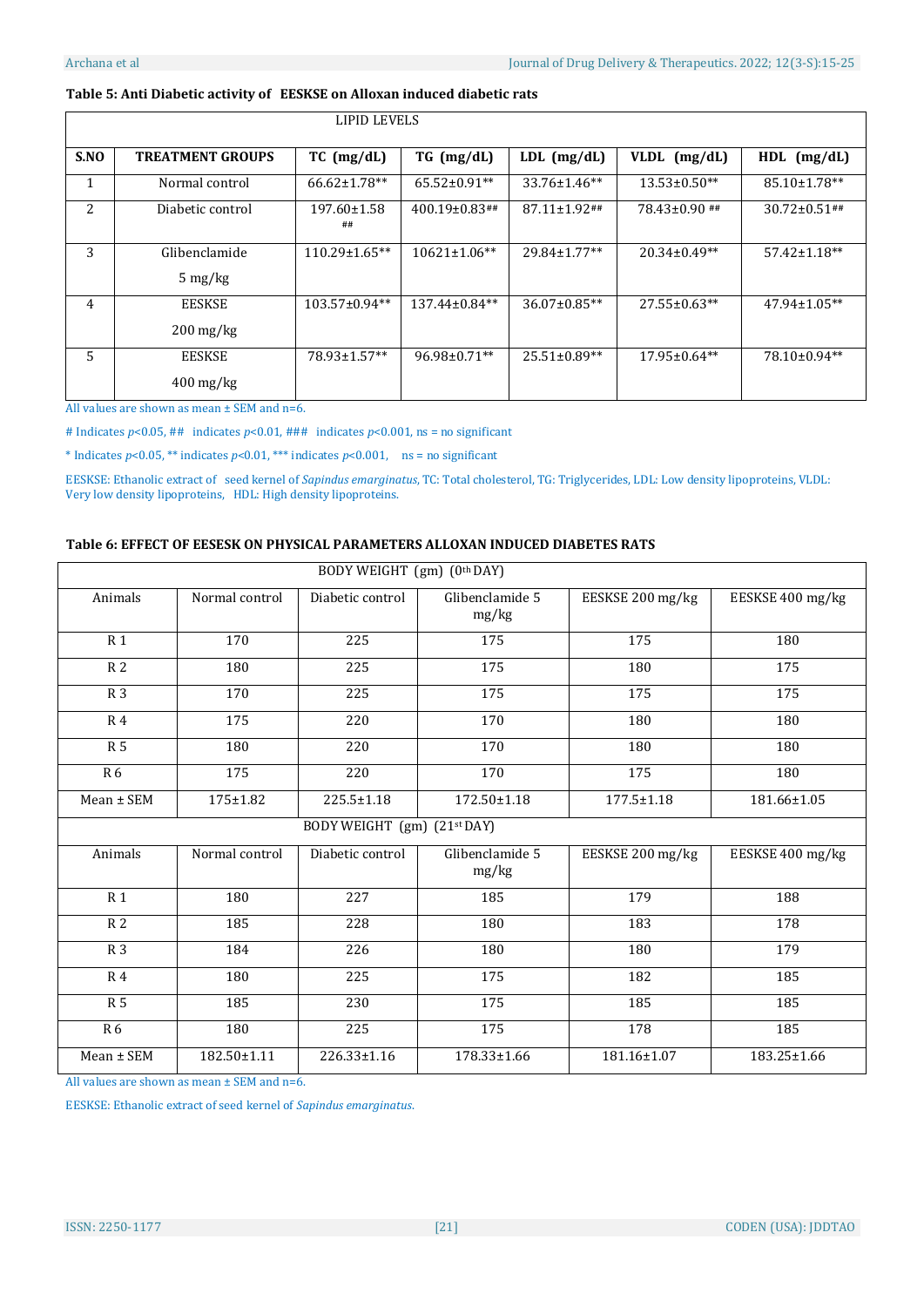# **Table 7: Anti Diabetic activity of EESKSE on Alloxan induced diabetic rats**

| <b>BODY WEIGHT</b> |                   |                   |                        |                        |  |  |  |
|--------------------|-------------------|-------------------|------------------------|------------------------|--|--|--|
| Normal             | Diabetic          | Glibenclamide     | <b>EESKSE</b>          | <b>EESKSE</b>          |  |  |  |
| control            | control           | $5 \text{ mg/kg}$ | $200 \,\mathrm{mg/kg}$ | $400 \,\mathrm{mg/kg}$ |  |  |  |
| $175 \pm 1.82$     | 225.5±1.18        | $172.50 \pm 1.18$ | $177.5 \pm 1.18$       | $181.66 \pm 1.05$      |  |  |  |
| $182.50 \pm 1.11$  | $226.33 \pm 1.16$ | 178.33±1.66       | 181.16±1.07            | 183.25±1.66            |  |  |  |
|                    |                   |                   |                        |                        |  |  |  |

All values are shown as mean ± SEM and n=6. EESKSE: Ethanolic extract of seed kernel of *Sapindus emarginatus*

# **Effect of EESKSE on Dexamethasone induced diabetes in rats**

## **Biochemical parameters in normal control rats**

The normal group of rats the blood glucose levels, TC and HDL are found to be  $76.65 \pm 1.05$  mg/dL,  $76.92 \pm 0.55$  mg/dL and  $68.95 \pm 1.40$  mg/dL respectively.

#### **Effect of Dexamethasone (150 mg/kg) on biochemical parameters in rats**

When compared to normal control group of animals, the biochemical parameters such as Glucose (207.58±1.01 mg/dL), TC (169.22±1.01 mg/dL) are significantly increased, whereas HDL (30.69±1.30 mg/dL) levels are significantly decreased [Table 8].

# **Effect of Glibenclamide (5mg/kg) on biochemical parameters of Dexamethasone induced diabetes in rats**

When compared to normal control animals the biochemical parameters such as Glucose (107.15±0.75 mg/dL), TC (100.62±1.29 mg/dL) are significantly decreased, whereas HDL (56.92±1.55 mg/dL) levels are significantly increased when compared to toxicant group [Table 9].

# **Effect of EESKSE 200 mg/kg on biochemical parameters of Dexamethasone induced diabetes in rats**

When compared to normal control animals the biochemical parameters such as Glucose (147.12±1.09 mg/dL), TC (108.40±0.81 mg/dL), are significantly decreased, whereas HDL (61.45±1.01 mg/dL) levels are significantly increased when compared toxicant group [Table 10].

# **Effect of EESKSE (400 mg/kg) on biochemical parameters of Dexamethasone induced diabetes in rats**

When compared to normal control animals the biochemical parameters such as Glucose (68.70±0.76 mg/dL), TC (67.81±0.71 mg/dL) are significantly decreased, whereas HDL (66.98±1.28 mg/dL) levels are significantly increased [Table 11, 12 & 13].

# **Physical Parameters**

# *Body Weight*

The body weight of the normal and treated groups significantly difference from the diabetic control on 11<sup>th</sup> day. The treated groups animal body weight maintained throught the experiment compare to diabetic control.

# **Table 8: EFFECT OF EESESK ON BIOCHEMICAL PARAMETERS IN DEXAMETHASONE INDUCED DIABETES RATS**

| Blood Glucose Levels (mg/dL) (0th DAY) |                |                  |                                                     |                        |                  |  |
|----------------------------------------|----------------|------------------|-----------------------------------------------------|------------------------|------------------|--|
| Animals                                | Normal control | Diabetic control | Glibenclamide 5 mg/kg                               | EESKSE 200 mg/kg       | EESKSE 400 mg/kg |  |
|                                        |                |                  |                                                     |                        |                  |  |
| R <sub>1</sub>                         | 77.91          | 65.90            | 69.07                                               | 68.33                  | 66.85            |  |
| R <sub>2</sub>                         | 65.92          | 70.06            | 68.03                                               | 65.90                  | 70.00            |  |
| R <sub>3</sub>                         | 69.07          | 65.03            | 70.00                                               | 66.00                  | 65.35            |  |
| R <sub>4</sub>                         | 68.33          | 66.06            | 72.00                                               | 70.00                  | 64.99            |  |
| R 5                                    | 66.85          | 65.00            | 69.23                                               | 65.01                  | 70.00            |  |
| R <sub>6</sub>                         | 65.00          | 64.00            | 64.05                                               | 68.55                  | 65.00            |  |
| Mean ± SEM                             | 68.84±1.91**   | $66\pm0.86$ ##   | 68.73±1.08**                                        | $67.30 \pm 0.79**$     | 67.03±0.97**     |  |
|                                        |                |                  | Blood Glucose Levels (mg/dL) (11 <sup>th</sup> DAY) |                        |                  |  |
| Animals                                | Normal control | Diabetic control | Glibenclamide 5 mg/kg                               | <b>EESKSE</b>          | <b>EESKSE</b>    |  |
|                                        |                |                  |                                                     | $200 \,\mathrm{mg/kg}$ | $400$ mg/kg      |  |
| R <sub>1</sub>                         | 78.34          | 206.18           | 105.20                                              | 148.54                 | 70.34            |  |
| R <sub>2</sub>                         | 77.90          | 205.00           | 108.08                                              | 143.55                 | 65.92            |  |
| R <sub>3</sub>                         | 75.00          | 200.00           | 109.00                                              | 145.01                 | 69.07            |  |
| R <sub>4</sub>                         | 72.45          | 209.98           | 107.55                                              | 149.05                 | 66.85            |  |
| R <sub>5</sub>                         | 76.88          | 210.34           | 105.00                                              | 146.06                 | 70.00            |  |
| R6                                     | 79.55          | 205.00           | 109.10                                              | 150.56                 | 70.00            |  |
| Mean ± SEM                             | 76.65±1.05**   | 207.58±1.01##    | 107.15±0.75**                                       | 147.12±1.09**          | 68.70±0.76**     |  |

All values are shown as mean  $\pm$  SEM and n=6.

# indicate  $p$ <0.05, ## indicate  $p$ <0.01, ### indicate  $p$ <0.001, ns = no significant,

\* indicate *p*<0.05, \*\* indicate *p*<0.01, \*\*\* indicate *p*<0.001,

EESKSE: Ethanolic extract of seed kernel of *Sapindus emarginatus.*

All values are shown as mean ± SEM and n=6.

# indicates  $p < 0.05$ , ## indicates  $p < 0.01$ , ### indicates  $p < 0.001$ , ns = no significant

\* indicates *p*<0.05, \*\* indicates *p*<0.01, \*\*\* indicates *p*<0.001,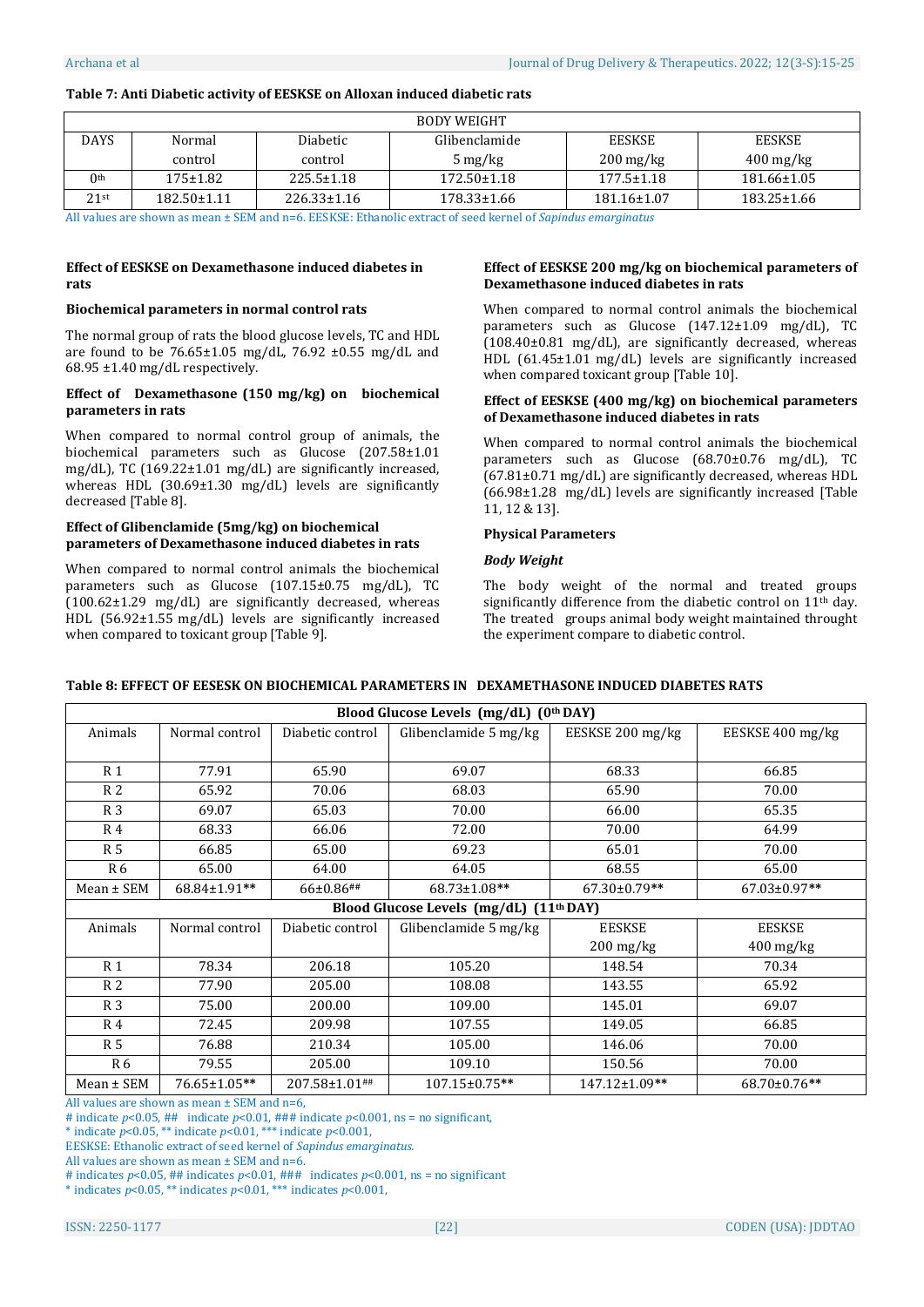$\mathsf{r}$ 

# **Table 9: Anti Diabetic activity of EESKSE on Dexamethasone induced diabetic rats**

 $BLOOP$  GLUCOSE LEVELS (mg/dl)

|                  |                     | BLUUD GLUCUSE LEVELS (IIIg/UL) |                                 |                                   |                                   |
|------------------|---------------------|--------------------------------|---------------------------------|-----------------------------------|-----------------------------------|
| <b>DAYS</b>      | Normal control      | Diabetic control               | Glibenclamide                   | EESESK                            | EESESK                            |
|                  |                     |                                | $5 \frac{\text{mg}}{\text{kg}}$ | $200 \frac{\text{mg}}{\text{kg}}$ | $400 \frac{\text{mg}}{\text{kg}}$ |
| 0 <sup>th</sup>  | $68.84 \pm 1.91$ ** | $66\pm0.86$ ##                 | 68.73±1.08**                    | $67.30 \pm 0.79$ **               | $67.03 \pm 0.97**$                |
| 11 <sup>th</sup> | $76.65 \pm 1.05$ ** | $207.58 \pm 1.01$ ##           | $107.15 \pm 0.75$ **            | $147.12 \pm 1.09$ **              | $68.70 \pm 0.76$ **               |

# **Table 10: Effect of EESESK on biochemical parameters in Dexamethasone induced diabetes rats**

|                | Lipid Levels(mg/dL) |                  |                            |                  |                  |  |  |
|----------------|---------------------|------------------|----------------------------|------------------|------------------|--|--|
|                |                     |                  | TC (mg/dL)                 |                  |                  |  |  |
| Animals        | Normal control      | Diabetic control | Glibenclamide 5<br>mg/kg   | EESESK 200 mg/kg | EESESK 400 mg/kg |  |  |
| R <sub>1</sub> | 75.85               | 170.40           | 100.31                     | 105.00           | 70.81            |  |  |
| R <sub>2</sub> | 77.91               | 168.38           | 99                         | 109.55           | 68.35            |  |  |
| R <sub>3</sub> | 78.34               | 172.51           | 102.55                     | 110.55           | 66.60            |  |  |
| R <sub>4</sub> | 78.20               | 165.05           | 100.55                     | 108.00           | 65.92            |  |  |
| R <sub>5</sub> | 75.33               | 169              | 95.99                      | 108.35           | 68.33            |  |  |
| R 6            | 75.92               | 170              | 105.35                     | 110.00           | 66.85            |  |  |
| Mean ± SEM     | 76.92±0.55**        | 169.22±1.01##    | 100.62±1.29**              | 108.40±0.81**    | 67.81±0.71**     |  |  |
|                |                     |                  | $HDL$ (mg/dL)              |                  |                  |  |  |
| Animals        | Normal control      | Diabetic control | Glibenclamide              | <b>EESESK</b>    | EESESK 400 mg/kg |  |  |
|                |                     |                  | 5 mg/kg                    | $200$ mg/kg      |                  |  |  |
| R <sub>1</sub> | 66.60               | 35.99            | 56.69                      | 62.04            | 69.00            |  |  |
| R <sub>2</sub> | 75.03               | 29.60            | 53.00                      | 65.99            | 62.04            |  |  |
| R <sub>3</sub> | 69.06               | 28.35            | 54.02                      | 65.72            | 66.66            |  |  |
| R <sub>4</sub> | 65.05               | 29.00            | 55.00                      | 68.35            | 70.85            |  |  |
| <b>R5</b>      | 68.00               | 33.18            | 60.03                      | 70.34            | 68.33            |  |  |
| <b>R6</b>      | 70.00               | 28.04            | 62.85                      | 65.35            | 65.00            |  |  |
| Mean ± SEM     | 68.95±1.41**        | 30.69±1.30##     | $\overline{56.93}$ ±1.55** | 66.29±1.15**     | 66.98±1.28**     |  |  |

All values are shown as mean ± SEM and n=6.

# indicates *p*<0.05, ## indicates *p*<0.01, ### indicates *p*<0.001, ns= no significant, \* indicates *p*<0.05, \*\* indicates *p*<0.01, \*\*\* indicate *p*<0.001, EESKSE: Ethanolic extract of seed kernel of *S. emarginatus*, TC: Total cholesterol, HDL: High density lipoproteins.

# **Table 11: Anti Diabetic activity of EESESK on Dexamethasone induced diabetic rats**

| S.NO | <b>GROUP</b>           | <b>DOSE</b>                       | <b>Total</b><br>cholesterol | $HDL$ (mg/dL)       |
|------|------------------------|-----------------------------------|-----------------------------|---------------------|
|      |                        |                                   | (mg/dL)                     |                     |
|      | Normal control         | NORMA SALINE                      | $76.92 \pm 0.55$ **         | $68.95 \pm 1.41$ ** |
|      | Diabetic control       | 10g/kg                            | $169.22 \pm 1.01$ ##        | 30.69±1.30##        |
|      | Standard Glibenclamide | $5 \,\mathrm{mg/kg}$              | $100.62 \pm 1.29$ **        | 56.92±1.55**        |
|      | <b>EESESK</b>          | $200 \,\mathrm{mg/kg}$            | $108.40\pm0.81**$           | $61.45 \pm 1.15$ ** |
|      | <b>EESESK</b>          | $400 \frac{\text{mg}}{\text{kg}}$ | $67.81 \pm 0.71$ **         | $66.98 \pm 1.28$ ** |

All values are shown as mean ± SEM and n=6,

# indicates *p*<0.05, ## indicates *p*<0.01, ### indicates *p*<0.001, ns = no significant,

\* indicates  $p < 0.05$ , \*\* indicates  $p < 0.01$ , \*\*\* indicates  $p < 0.001$ ,

EESKSE: Ethanolic extract of seed kernel of *S.emarginatus*, TC: Total cholesterol, HDL: High density lipoproteins.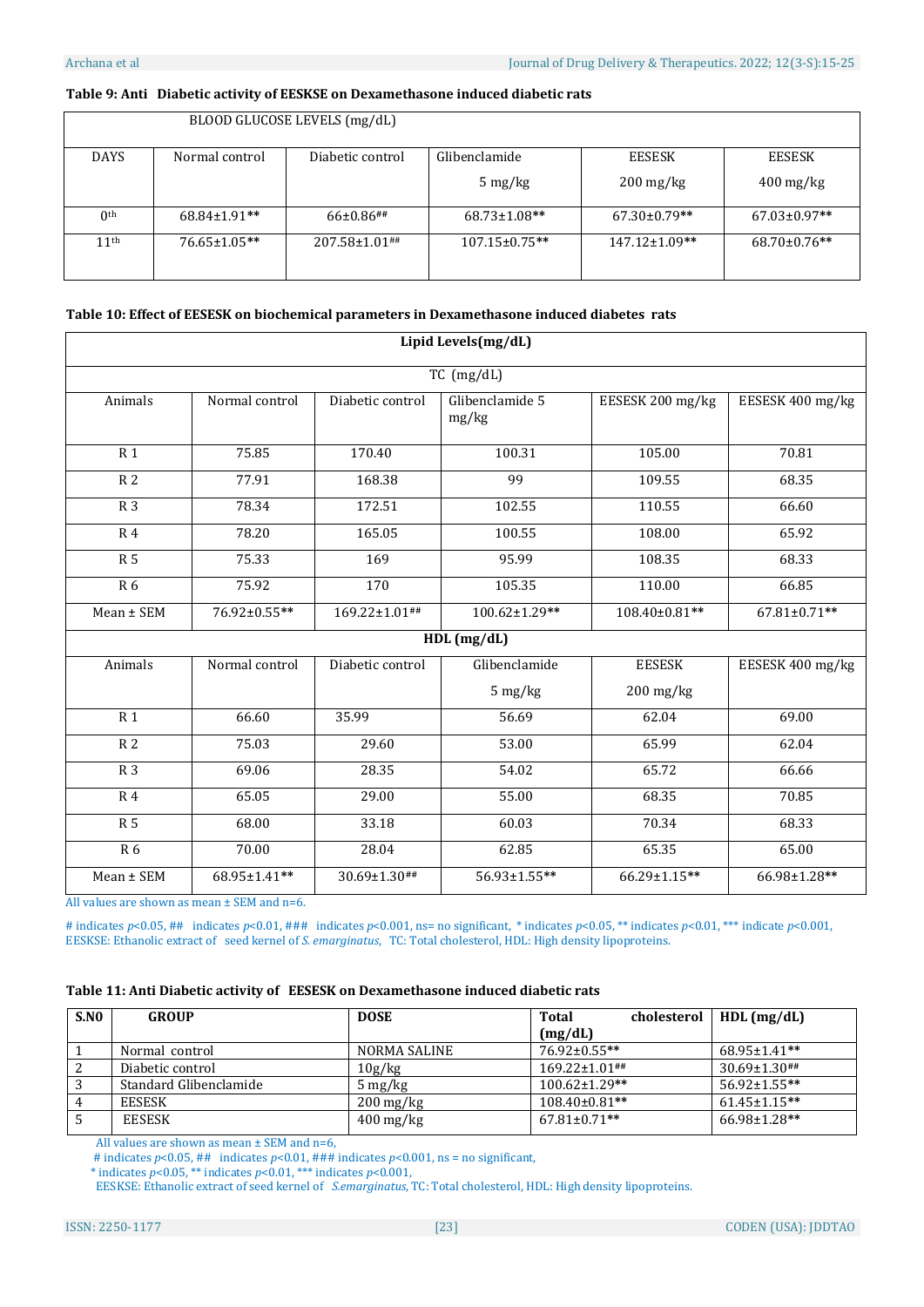| BODY WEIGHT (gm) (0 <sup>th</sup> DAY)     |                |                  |                       |                  |                  |  |
|--------------------------------------------|----------------|------------------|-----------------------|------------------|------------------|--|
| Animals                                    | Normal control | Diabetic control | Glibenclamide 5 mg/kg | EESESK 200 mg/kg | EESESK 400 mg/kg |  |
| R <sub>1</sub>                             | 153            | 165              | 160                   | 160              | 180              |  |
| R <sub>2</sub>                             | 150            | 160              | 160                   | 165              | 170              |  |
| R <sub>3</sub>                             | 160            | 160              | 160                   | 160              | 170              |  |
| R <sub>4</sub>                             | 150            | 162              | 150                   | 160              | 175              |  |
| R <sub>5</sub>                             | 150            | 152              | 155                   | 165              | 180              |  |
| R 6                                        | 150            | 160              | 155                   | 165              | 175              |  |
| $Mean \pm SEM$                             | 152.16±1.64    | 159.66±1.76      | 156.66±1.66           | 162.50±1.18      | 175±1.82         |  |
| BODY WEIGHT (gm)<br>(11 <sup>th</sup> DAY) |                |                  |                       |                  |                  |  |
| Animals                                    | Normal control | Diabetic control | Glibenclamide 5 mg/kg | EESESK 200 mg/kg | EESESK 400 mg/kg |  |
| R <sub>1</sub>                             | 160            | 140              | 170                   | 167              | 185              |  |
| R <sub>2</sub>                             | 160            | 140              | 165                   | 170              | 175              |  |
| R <sub>3</sub>                             | 160            | 140              | 175                   | 165              | 175              |  |
| R <sub>4</sub>                             | 165            | 145              | 165                   | 165              | 185              |  |
| R <sub>5</sub>                             | 153            | 143              | 160                   | 170              | 185              |  |
| R 6                                        | 159            | 135              | 165                   | 165              | 180              |  |
| $Mean \pm SEM$                             | 160.08±1.64    | 140.50±1.38      | 166.66±2.01           | 167.25±1.25      | 180.75±1.82      |  |

#### **Table 12: EFFECT OF EESESK ON PHYSICAL PARAMETERS IN DEXAMETHASONE INDUCED DIABETES RATS**

All values are shown as mean ± SEM and n=6.

EESESK: Ethanolic extract of seed kernel of *S.emarginatus*

|  |  | Table 13: Anti Diabetic activity of EESESK on Dexamethasone induced diabetic rats |
|--|--|-----------------------------------------------------------------------------------|
|  |  |                                                                                   |

| <b>BODY WEIGHT</b> |             |             |                                 |                                   |                |  |
|--------------------|-------------|-------------|---------------------------------|-----------------------------------|----------------|--|
| <b>DAYS</b>        | Normal      | Diabetic    | Glibenclamide                   | <b>EESESK</b>                     | <b>EESESK</b>  |  |
|                    | control     | control     | $5 \frac{\text{mg}}{\text{kg}}$ | $200 \frac{\text{mg}}{\text{kg}}$ | $400$ mg/kg    |  |
| 0 <sup>th</sup>    | 152.16±1.64 | 159.66±1.76 | 156.66±1.66                     | $162.50 \pm 1.18$                 | $175 \pm 1.82$ |  |
| 11 <sup>th</sup>   | 160.08±1.64 | 140.50±1.38 | $166.66 \pm 2.01$               | $167.25 \pm 1.25$                 | 180.75±1.82    |  |

All values are shown as mean ± SEM and n=6.

EESESK: Ethanolic extract of seed kernel of *S.emarginatus* 

# **CONCLUSION**

The present study indicates that *S. emarginatus* seed kernel is used for the management of diabetes mellitus. *S. emarginatus* seed kernel showed significant reduction of Glucose, TC, TG, LDL, VLDL levels and increased level of HDL in diabetic model rats. The increased HDL is also cardio protective activity. Therefore *S. emarginatus* seed kernel has potential role to prevent formation of atherosclerosis and coronary heart disease.

# **ACKNOWLEDGEMENT**

I would like to thank Principal sir (Dr. Kamal Hassan) St. Mary's Group of Institutions, Deshmukhi (Village), Pochampally (Mandal), Yadadri Bhuvanagiri(Dist), Telangana-508284, India.

# **Conflict of Interest**

The authors attest that they have no conflict of interest in this study.

# **Funding Support**

The authors declare that there is no financial support for the current study.

# **REFERENCES**

- 1. Nagappa AN, Thakurdesai PA, Venkat Rao N, Singh J. Antidiabetic activity of Terminalia catappa Linn fruits. J Ethnopharmacol. 2003; 88:45–50.
- 2. Demerdash FM, Yousef MI, Abou El-Naga NI. Biochemical study on the hypoglycemic effects of onion and garlic in alloxan-induced diabetic rats. Food Chem Toxicol. 2005; 43:57–63.
- 3. Archana B, Pothireddy Bharath, Gundala Deepika, Kiran, Maheshwaram Dharani, & Badi Pavani. Pharmacological,